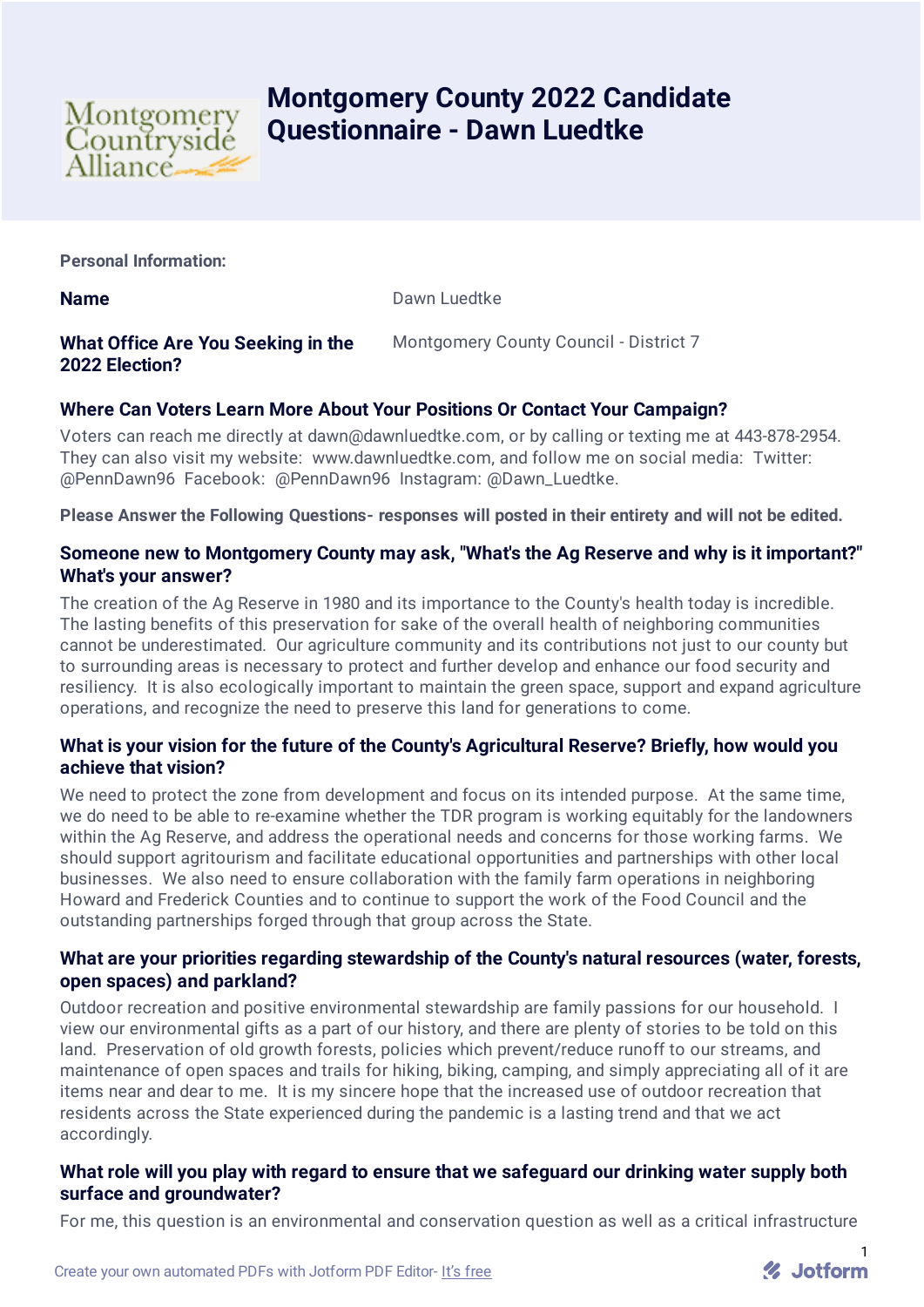question. I am not a scientist, but with respect to the safety of our drinking water, I would want to work closely with those who do have oversight on that issue, review data, and make sure that any decisions the Council is making do not have unintended consequences that create a negative impact on the drinking water supply. With respect to the critical infrastructure question, this is a more complicated issue involving a complex set of stakeholders who I've had the privilege of working with in my current role. I hope to bring that knowledge regarding protection of critical infrastructure to my work on the Council, and to make sure that I maintain those relationships that are so vital to maintaining our resources and services.

#### **What are your top priorities to help the County address climate change? What role will the Ag Reserve play?**

Because it is the area with which I have more familiarity from my current role at the State, I have an interest in resiliency planning and mitigation with respect to climate change. While we all have a great part to play in ensuring that the policy changes we have made at both the County and State levels are implemented with fidelity and expediency, we must also attack this issue from the standpoint of preparedness and prevention of the inevitable events that will occur from environmental factors already at play (super storms, flooding, etc.). I believe my knowledge and experience in the statewide work on this issue, as well as my experience supporting emergency management issues will be of benefit to the Council in this area moving forward.

#### **What more can be done to support our local farm businesses and rural communities?**

Having spoken to our local farmers early on in my campaign, and through my own personal relationships with farmers in other parts of the State, I know that we must do a better job ensuring that the roadways leading to the farms support their operations. Everyone in policy making positions and in the Executive Branch of county government needs to do a better job of listening. The County government should also do a better job of helping to connect our local farm businesses to our other local small businesses. Last, but not least, this should be a 365 day a year proposition, not just something that happens during campaign season or during a recognition day/week, etc.

#### **What are your regional transportation priorities? Do you support M83 and an additional Potomac bridge and outer beltway through the Reserve or adjacent rural zones?**

I support BRT expansion and development starting in the most densely populated areas of the county simultaneously and moving outward along the proposed routes. That will maximize ridership in the areas that need it the most. I also support the purple line, and other mass transit projects already in the works. We are in an interesting time where we need to see what the long-term impacts are of work from home policies, flexible work times, etc. to determine what the new normal will be. I fully appreciate the desire to expand additional roadways. However, that kind of expansion in and around the Reserve or adjacent rural zones would have significant environmental impacts on the land and the food supply grown there. And once that is done, it cannot be recovered.

#### **How should our County manage its solid waste? What role should incineration, composting and recycling play?**

Composting and recycling as much of our waste as possible should be a top priority. Expanding our recycling services and composting pickup services for residential and commercial has to happen. And development of a less pollution driven method of dealing with solid waste that cannot be recycled or composted. I grew up in South Jersey and it was filled with Superfund sites. My parents were constantly worried about our well water. Those early memories of fear of what would go into our bodies and the need to do better stay with me and inform my positions.

#### **What are your views on the general plan update "Thrive 2050," both the process and the draft now before the Council?**

I view Thrive 2050 as the guidance document that it is. It is a start, it is imperfect (and I am saying that having written State-level guidance and knowing that it will need to be reviewed and revised based on changing circumstances and lessons learned). I think that if we collectively took that approach to Thrive 2050 and found more productive ways of expressing the need for changes or improvements,